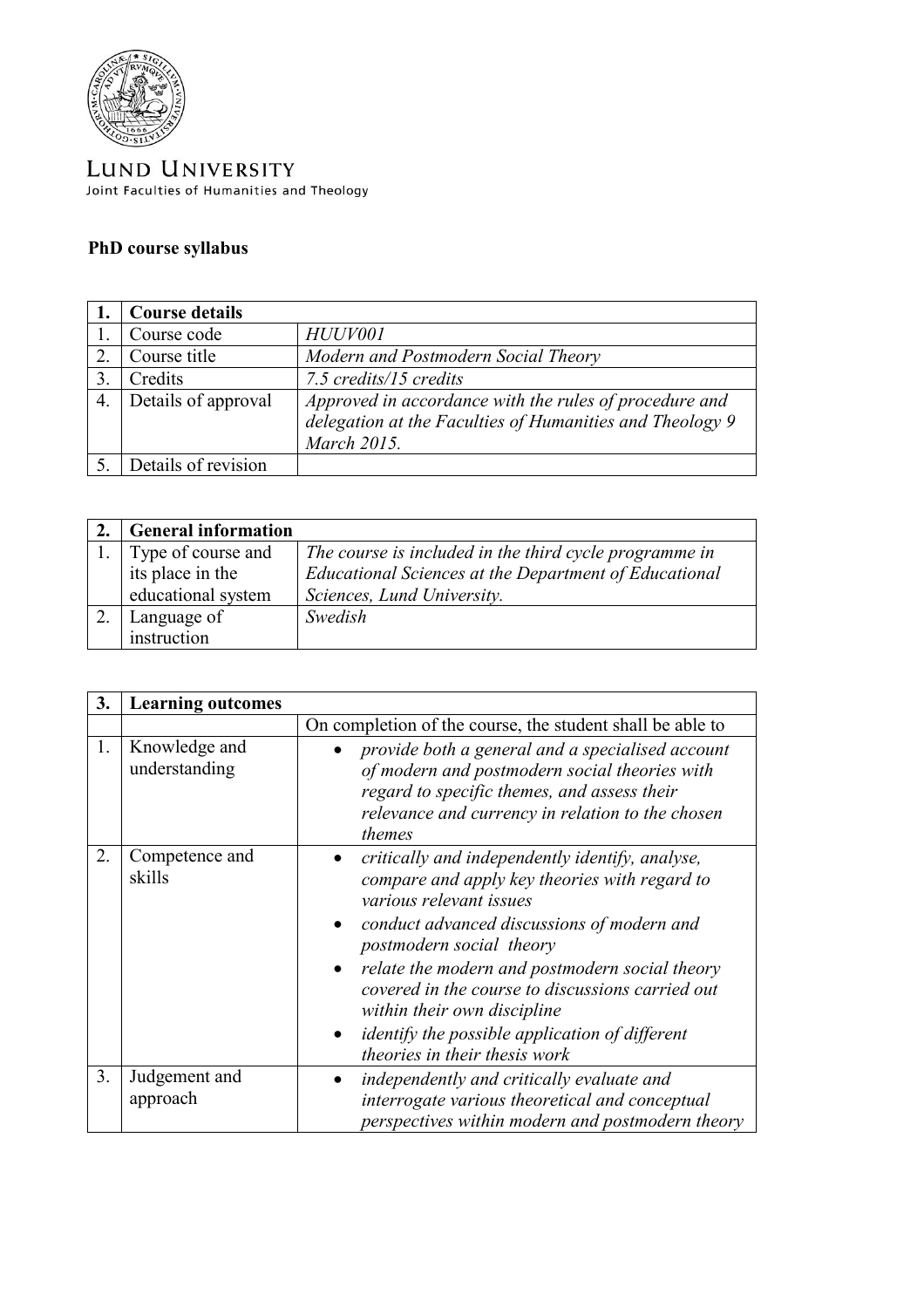| 4. | <b>Course content</b>                                                                               |                                                                                                                                                                                                                                                                                                                                                                                                                                                                                                                                                                                                                                                                                                                                                                                                                                                                                                                                 |
|----|-----------------------------------------------------------------------------------------------------|---------------------------------------------------------------------------------------------------------------------------------------------------------------------------------------------------------------------------------------------------------------------------------------------------------------------------------------------------------------------------------------------------------------------------------------------------------------------------------------------------------------------------------------------------------------------------------------------------------------------------------------------------------------------------------------------------------------------------------------------------------------------------------------------------------------------------------------------------------------------------------------------------------------------------------|
| 1. | Brief description of<br>the course and its<br>content including<br>details of any sub-<br>divisions | The course covers central and relevant theories about<br>society, culture and people, and is intended for doctoral<br>students from different disciplines. The course provides an<br>opportunity to work with both modern and postmodern<br>theories in fields of social science, cultural science and<br>humanities, and can therefore be described as essentially<br>interdisciplinary. The course will provide a general<br>understanding of important theories as well as enable the<br>participants to thoroughly engage with one or more such<br>theories. The course is essentially thematically structured.<br>Around each theme, different theoretical and conceptual<br>perspectives are discussed. The compulsory texts included<br>in the course can be found in the list of required reading.<br>The course corresponds to 7.5 credits, and the option for<br>students to write an individual paper in order to be |
|    |                                                                                                     | awarded an additional 7.5 credits.                                                                                                                                                                                                                                                                                                                                                                                                                                                                                                                                                                                                                                                                                                                                                                                                                                                                                              |

| 5. | <b>Teaching and assessment</b>                                                       |                                                                                                                                                                                                                                                                                                                                               |
|----|--------------------------------------------------------------------------------------|-----------------------------------------------------------------------------------------------------------------------------------------------------------------------------------------------------------------------------------------------------------------------------------------------------------------------------------------------|
| 1. | Teaching methods<br>employed including<br>details of any<br>compulsory<br>components | The teaching consists of lectures and seminars. The<br>seminars are compulsory.                                                                                                                                                                                                                                                               |
| 2. | Examination details                                                                  | The assessment includes:<br>at least 80% seminar attendance<br>oral presentation of themes and theories,<br>individually or as part of a group<br>substantial contributions to the seminar<br>discussions, based on individual study of the<br>required reading (see separate list)<br>Doctoral students are given the opportunity to write a |
|    |                                                                                      | paper on a theme of their choice and thereby obtain an<br>additional 7.5 credits. The theme, literature and design of<br>the paper are to be determined in consultation with the<br>examiner. The text is to be of a critical and problematising<br>nature and consist of $6,000-8,000$ words.                                                |

| <b>Grades</b>         |                                                        |
|-----------------------|--------------------------------------------------------|
| Grades                | <b>Fail or Pass</b>                                    |
| Grading of the        | The assessment of the doctoral student is based on the |
| complete course       | learning outcomes of the course.                       |
| Modules and           |                                                        |
| variations in grading |                                                        |
| (if applicable)       |                                                        |